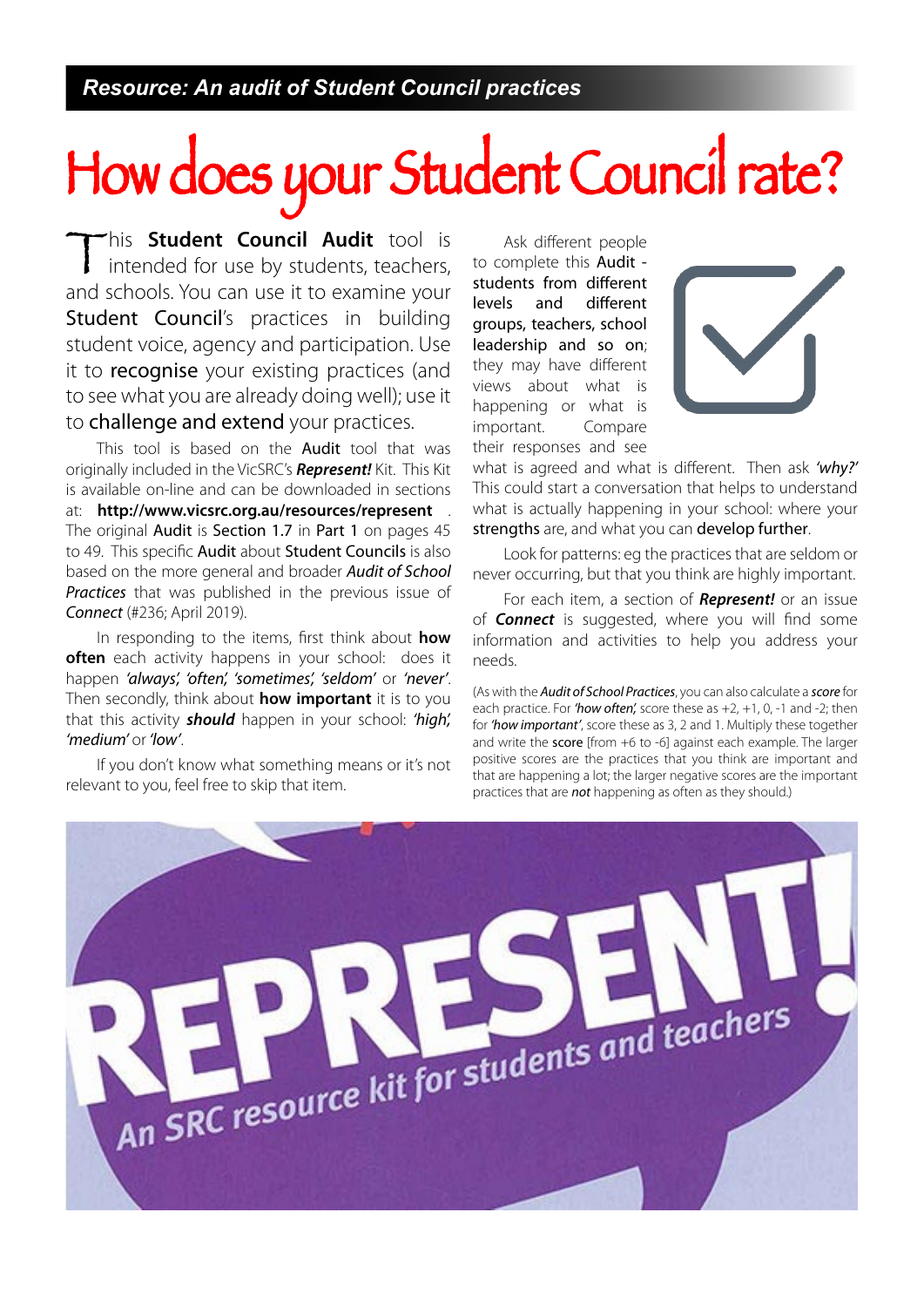| ,,,,,,,,, |  | Alwavs | Often | Some-<br>times | $\sim$ $\sim$<br>Seldom | Nevel<br>___ |  | Hiah | Medium<br>. | Low |  | <b>Represent!</b> or<br>C <b>onnect</b> Reterence |
|-----------|--|--------|-------|----------------|-------------------------|--------------|--|------|-------------|-----|--|---------------------------------------------------|
|-----------|--|--------|-------|----------------|-------------------------|--------------|--|------|-------------|-----|--|---------------------------------------------------|

# **1. The Student Council meets regularly:**

| 1.1 The Student Council has a clear<br>timetable for meeting                                                        |  |  |  |  |  | Represent! 2.5<br>pp 70-75;<br>Templates T4 p 150     |
|---------------------------------------------------------------------------------------------------------------------|--|--|--|--|--|-------------------------------------------------------|
| 1.2 The Student Council lets all its<br>members (and other students)<br>know when the next meeting it to<br>be held |  |  |  |  |  | Represent! 3.5 p 96                                   |
| 1.3 There is a good attendance of<br><b>Student Council members</b>                                                 |  |  |  |  |  | Represent! 3.1<br>pp 77-80                            |
| 1.4 The Student Council meets in<br>various groups and ways eg as a<br>whole council, in subgroups etc              |  |  |  |  |  | Represent! 1.4<br>pp 25-32<br>Connect 228<br>pp 23-24 |

# **2. The Student Council has clear structures and processes:**

| 2.1 There is a clear and known process<br>for a student to become a member<br>of the Student Council through<br>election or appointment                          |  |  |  |  |  | Represent! 1.5 pp<br>33-36                                                                                  |
|------------------------------------------------------------------------------------------------------------------------------------------------------------------|--|--|--|--|--|-------------------------------------------------------------------------------------------------------------|
| 2.2 There is a written and known<br>constitution describing how the<br>Student Council works; this is<br>reviewed regularly                                      |  |  |  |  |  | <b>Represent!</b> 1.4 p 32;<br>Templates T1 p 145<br><b>Connect 170 p 20</b><br>Connect 164-165<br>pp 18-19 |
| 2.3 The Student Council has internal<br>structures and processes that<br>are appropriate to its work (eq<br>chairing, recording decisions,<br>subcommittees etc) |  |  |  |  |  | Represent! 1.4<br>pp 25-32; Templates<br>T6, 7 pp 153, 155<br>Connect 203<br>pp 22-23<br>Connect 170 pp 3-9 |
| 2.4 Student Council meetings are well<br>run, effective (productive) and<br>enjoyable                                                                            |  |  |  |  |  | Represent! 3.5<br>pp 94-103<br>Connect 171<br>pp 16-19                                                      |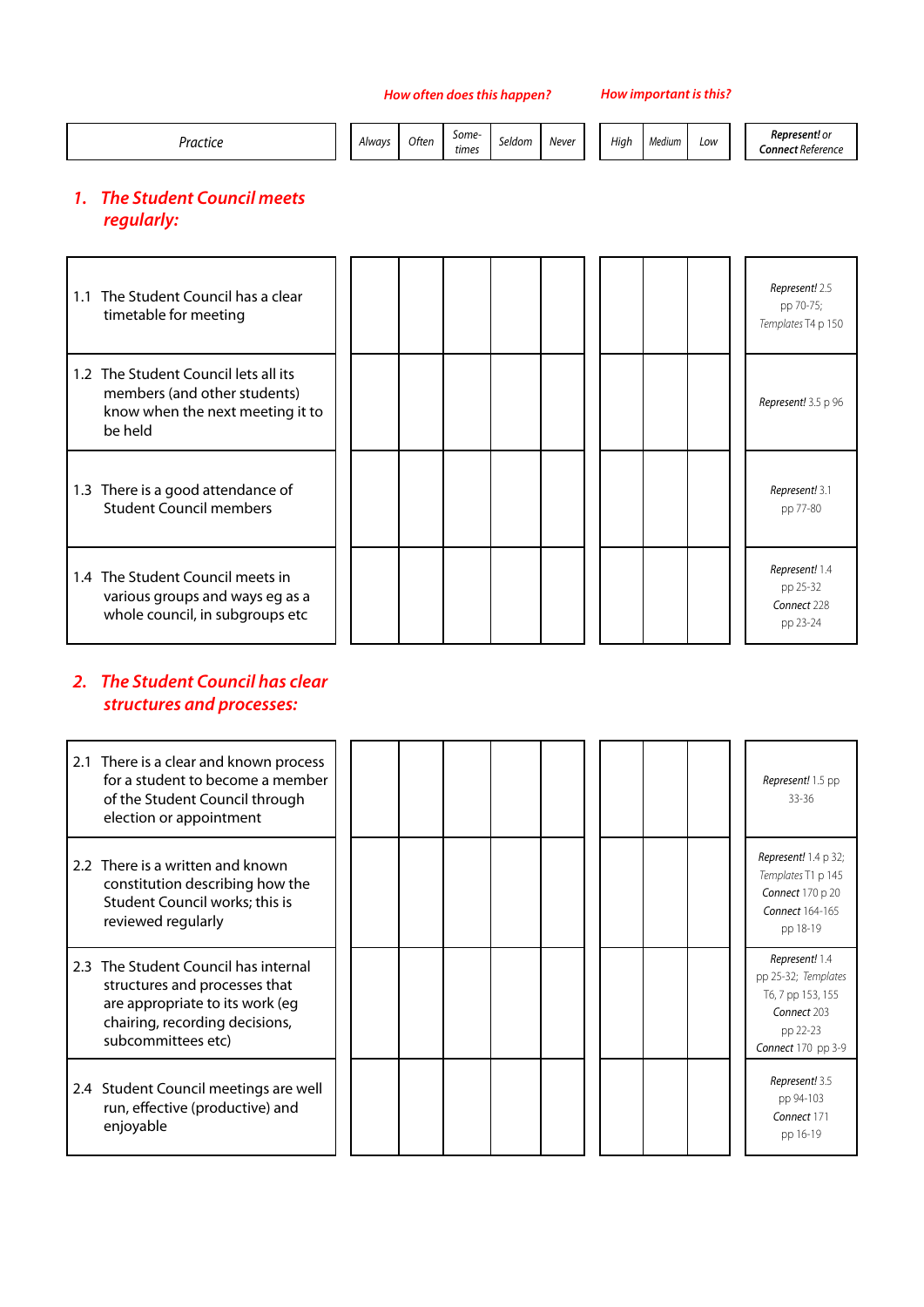| Jracter<br>וענוונג - |  | Always | Often | Some-<br>times | seldom | Never |  | Hiah | Medium | Low |  | <b>Represent!</b> or<br><b>Connect</b> Reference |
|----------------------|--|--------|-------|----------------|--------|-------|--|------|--------|-----|--|--------------------------------------------------|
|----------------------|--|--------|-------|----------------|--------|-------|--|------|--------|-----|--|--------------------------------------------------|

# **3. The Student Council is broadly representative of students :**

| 3.1 Students are elected or appointed<br>through democratic and<br>representative processes (by<br>election, or from volunteers, or by<br>other agreed processes)                             |  |  |  |  | Represent! 1.4<br>pp 35-40<br>Connect 220 p 3                             |
|-----------------------------------------------------------------------------------------------------------------------------------------------------------------------------------------------|--|--|--|--|---------------------------------------------------------------------------|
| 3.2 There is a range of students on the<br>Student Council - in age, ability,<br>school engagement, ethnicity,<br>gender etc - who are broadly<br>representative of students in the<br>school |  |  |  |  | Represent! 1.4<br>pp 37-40<br>Connect 218<br>pp 13-14<br>Connect 169 p 11 |
| 3.3 No significant group of students<br>is, or feels, over-represented or<br>under-represented on or by the<br><b>Student Council</b>                                                         |  |  |  |  | Represent! 1.4 p 40<br>Connect 213<br>pp 15-16<br>Connect 197 p 18        |
| 3.4 Being a member of the Student<br>Council is a desirable outcome for<br>a broad range of students                                                                                          |  |  |  |  | Represent! 1.1<br>pp 13-17;<br>1.5 pp 39-40                               |

## **4. The Student Council reports to and gets advice from students:**

| 4.1 The Student Council uses a variety<br>of ways to report to students and<br>others                                                         |  |  |  |  |  | Represent! 3.3<br>pp 83-86;<br>Template T5 p 142<br>Connect 173<br>pp 18-21                                       |
|-----------------------------------------------------------------------------------------------------------------------------------------------|--|--|--|--|--|-------------------------------------------------------------------------------------------------------------------|
| 4.2 Time and opportunities are<br>available for Student Council<br>members to report back to other<br>students and to get advice from<br>them |  |  |  |  |  | Represent! 3.2<br>pp 81-82;<br>3.3 pp 83-86<br>Connect 218<br>pp 10-11                                            |
| 4.3 Student Council representatives<br>get advice and support from other<br>students in different ways                                        |  |  |  |  |  | <b>Represent!</b> 3.3 p 85;<br>3.4 pp 87-93<br><b>Connect</b> 179 p 20<br>Connect 172 pp 14-17<br>Connect 169 p 9 |
| 4.4 The views of other students are<br>considered and taken seriously by<br>the Student Council                                               |  |  |  |  |  | Represent! 3.3<br>pp 83-86<br>Connect 169 p 3                                                                     |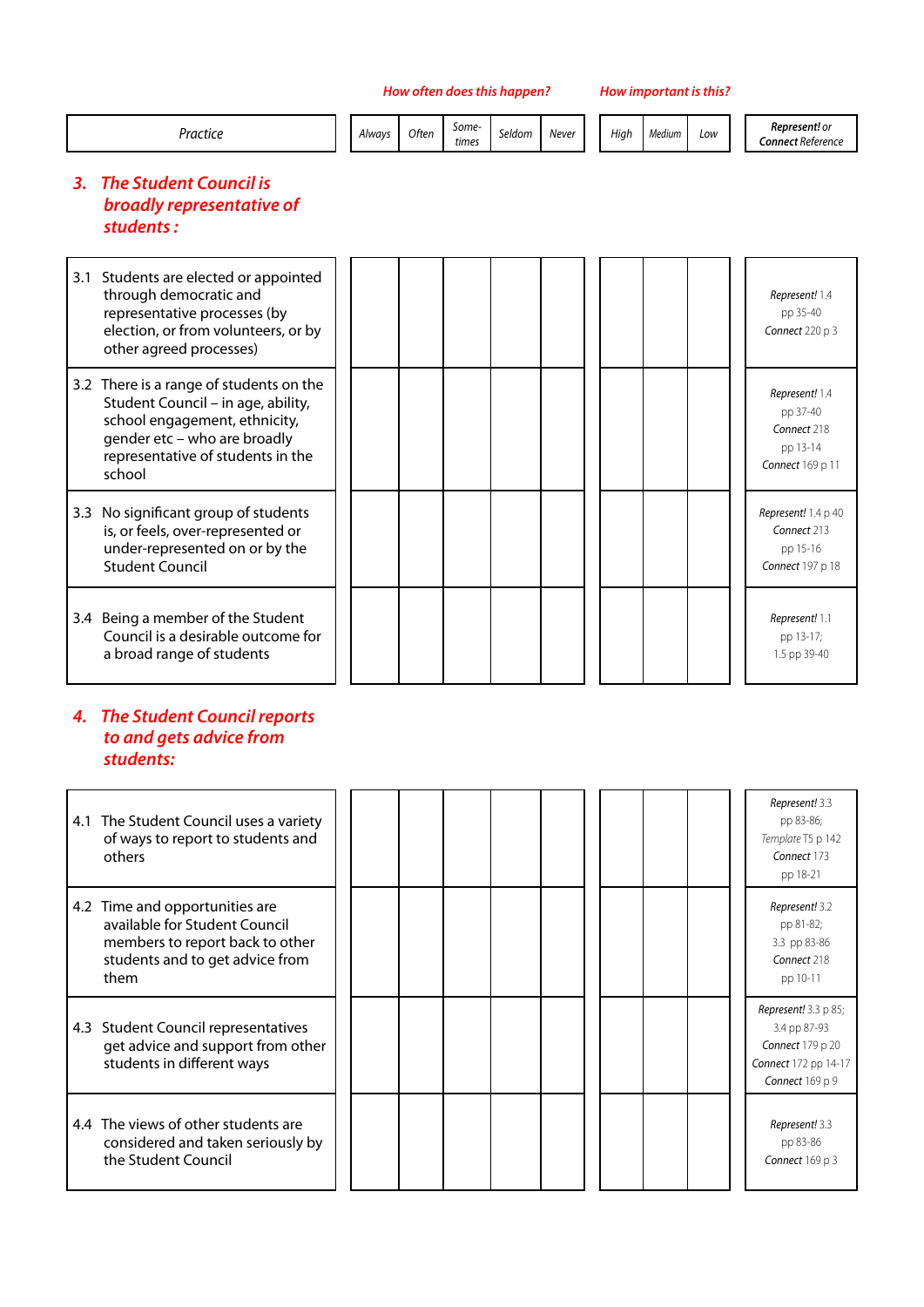| Practice | Always | Often | Some-<br>times | Seldom | Never | Hiah | Medium | Low | <b>Represent!</b> or<br><b>Connect Reference</b> |
|----------|--------|-------|----------------|--------|-------|------|--------|-----|--------------------------------------------------|
|          |        |       |                |        |       |      |        |     |                                                  |

# **5. The Student Council deals with a range of issues:**

| 5.1 The Student Council is aware of<br>the different things that a Student<br>Council can do                                                                                                                                                                |  |  |  |  |  | Represent! 1.2 p 18<br><b>Connect</b> 205 p 5<br>Connect 194-195<br>pp 20-21<br>Connect 169 pp 14-16                                            |
|-------------------------------------------------------------------------------------------------------------------------------------------------------------------------------------------------------------------------------------------------------------|--|--|--|--|--|-------------------------------------------------------------------------------------------------------------------------------------------------|
| 5.2 The Student Council actually does<br>a range of things: putting forward<br>student views (eg on curriculum,<br>rules, uniforms, facilities etc);<br>advocating for students;<br>organising events; supporting<br>agreed causes                          |  |  |  |  |  | Represent! 1.2 p 25;<br>2.2 pp 58-61;<br>Template T3 p 149<br>Connect 234 pp 10-11<br>Connect 219 pp 3-6<br>Connect 191 p 31<br>Connect 169 p 7 |
| 5.3 The Student Council controls the<br>time that it allocates to different<br>issues and topics, making sure that<br>one or two things don't dominate;<br>it sets up appropriate internal<br>structures to deal with different<br>issues eg working groups |  |  |  |  |  | Represent! 3.5 p 98<br>Connect 174<br>pp 17-21<br>Connect 169<br>pp 5,6<br>Connect 151 p 3                                                      |
| 5.4 The Student Council is effective<br>in implementing and working on<br>a range of issues; it completes its<br>plans and achieves what it sets out<br>to do                                                                                               |  |  |  |  |  | Represent! 3.6 pp 104-<br>105; 3.7 pp 106-108<br>Connect 224-225 p 12<br><b>Connect</b> 217 p 25<br>Connect 211 pp 18-19                        |

# **6. The Student Council is trained and networked to be effective:**

| 6.1 Appropriate training events are<br>organised within the school and<br>made available to all members of<br>the Student Council |  |  |  |  |  | Represent! 1.2 pp 21-<br>22; 2.1 pp 51-57; 2.2<br>pp 58-61; 4.1 p 121;<br>4.4 pp 133-138; 4.5 pp<br>139-141 |
|-----------------------------------------------------------------------------------------------------------------------------------|--|--|--|--|--|-------------------------------------------------------------------------------------------------------------|
| 6.2 Members of the Student Council<br>get follow-up support and<br>informal training in the skills<br>needed to do their work     |  |  |  |  |  | Represent! 2.1 pp 51-<br>57; 2.4 pp 64-69;<br>Template T2 p 148<br>Connect 169 p 8                          |
| 6.3 The Student Council has access<br>to inter-school and statewide<br>networking opportunities                                   |  |  |  |  |  | Represent! 4.1 p 121;<br>3.10 pp 116-117<br>VicSRC web pages<br>and Workshops<br><b>Connect</b> 169 p 10    |
| 6.4 The Student Council's school is a<br>Partner School of the VicSRC                                                             |  |  |  |  |  | Represent! 4.6 p 142<br>VicSRC web pages<br>Connect 168 p 12                                                |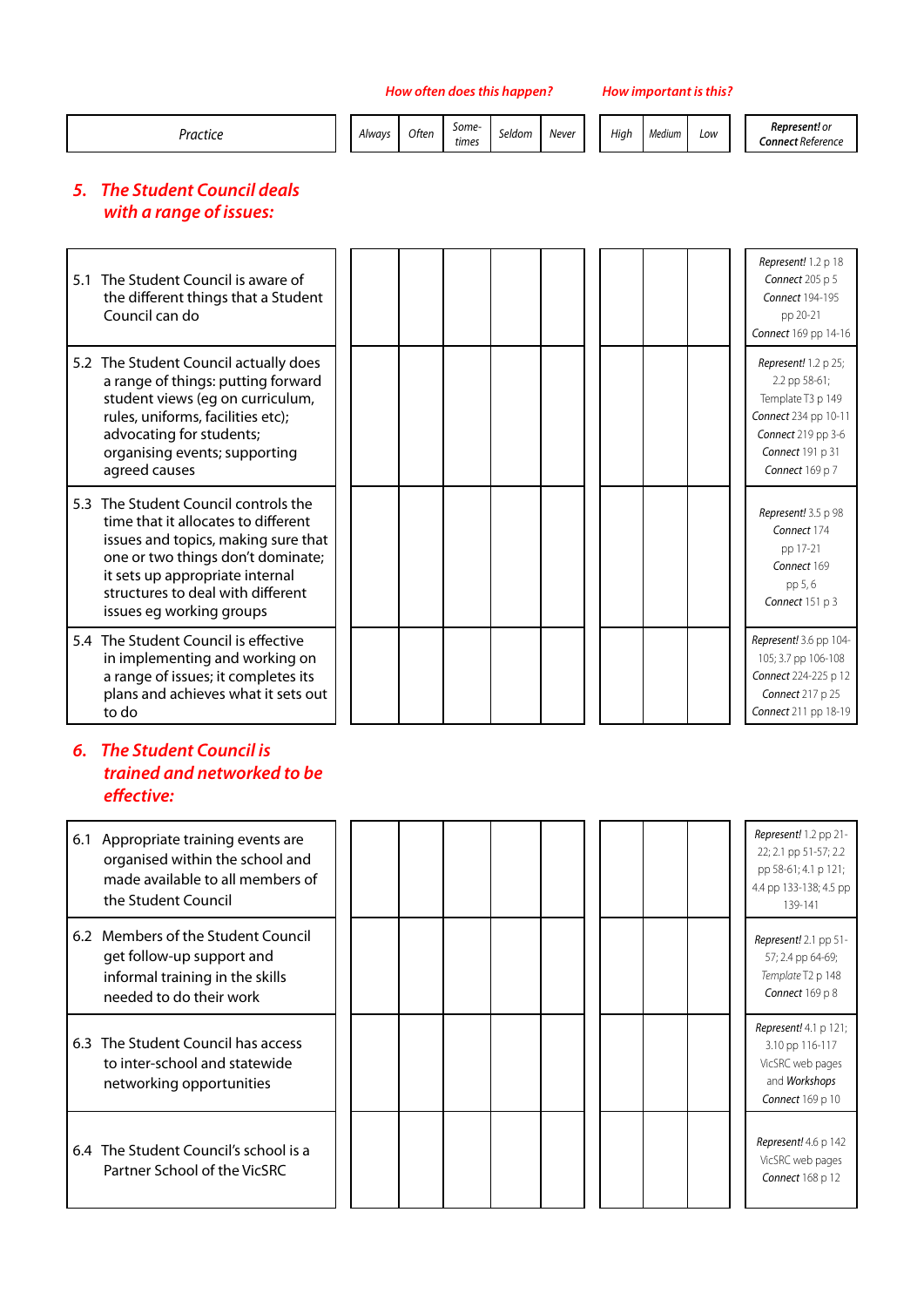| Practice                                                                                                                                                                 | Always | Often | Some-<br>times | Seldom | Never | High | Medium | Low | Represent! or<br><b>Connect Reference</b>                                                                        |
|--------------------------------------------------------------------------------------------------------------------------------------------------------------------------|--------|-------|----------------|--------|-------|------|--------|-----|------------------------------------------------------------------------------------------------------------------|
| <b>The Student Council has time</b><br>7.<br>to do its work and gets credit<br>for its work:                                                                             |        |       |                |        |       |      |        |     |                                                                                                                  |
| 7.1 The Student Council meets at<br>a time that is convenient to all<br>members                                                                                          |        |       |                |        |       |      |        |     | Represent! 3.5<br>pp 94-95                                                                                       |
| 7.2 Time is provided, as part of the<br>school's curriculum, for Student<br>Council members to do their work                                                             |        |       |                |        |       |      |        |     | Represent! 4.3<br>p 129                                                                                          |
| 7.3 Credit is provided for Student<br>Council members in ways that<br>recognise members own learning<br>and their contribution to the<br>school                          |        |       |                |        |       |      |        |     | Represent! 4.3<br>pp 129-132<br>Connect 174<br>pp 7-14                                                           |
| 7.4 The Student Council is publicly<br>recognised and acknowledged for<br>its work                                                                                       |        |       |                |        |       |      |        |     | Represent! 4.3<br>pp 130, 132                                                                                    |
| <b>The Student Council is</b><br>8.<br>connected to the school's<br>decision-making:                                                                                     |        |       |                |        |       |      |        |     |                                                                                                                  |
| 8.1 Students are represented on the<br>school's decision-making body<br>(eg School Council); there are links<br>between these representatives<br>and the Student Council |        |       |                |        |       |      |        |     | Represent! 3.9<br>pp 111-114<br>Connect 229 pp 5-13<br>Connect 230 pp 9-13<br><b>Connect 231-232</b><br>pp 28-29 |
| 8.2 Students are represented on other<br>committees within the school<br>(eg uniform committee, canteen<br>committee, curriculum committee,<br>facilities committee etc) |        |       |                |        |       |      |        |     | Represent! 3.9<br>pp 113-114<br>Connect 211<br>pp 3-5                                                            |
| 8.3 The Student Council is asked for its<br>views on all important matters                                                                                               |        |       |                |        |       |      |        |     | Represent! 1.2 p 21<br>VicSRC Principals<br>Guide (on website)<br>Connect 169 p 4                                |
| 8.4 Student views are heard and                                                                                                                                          |        |       |                |        |       |      |        |     | VicSRC Principals                                                                                                |

considered seriously in all school

forums

Guide (on website) Connect 220 p 4 Connect 196 p 17